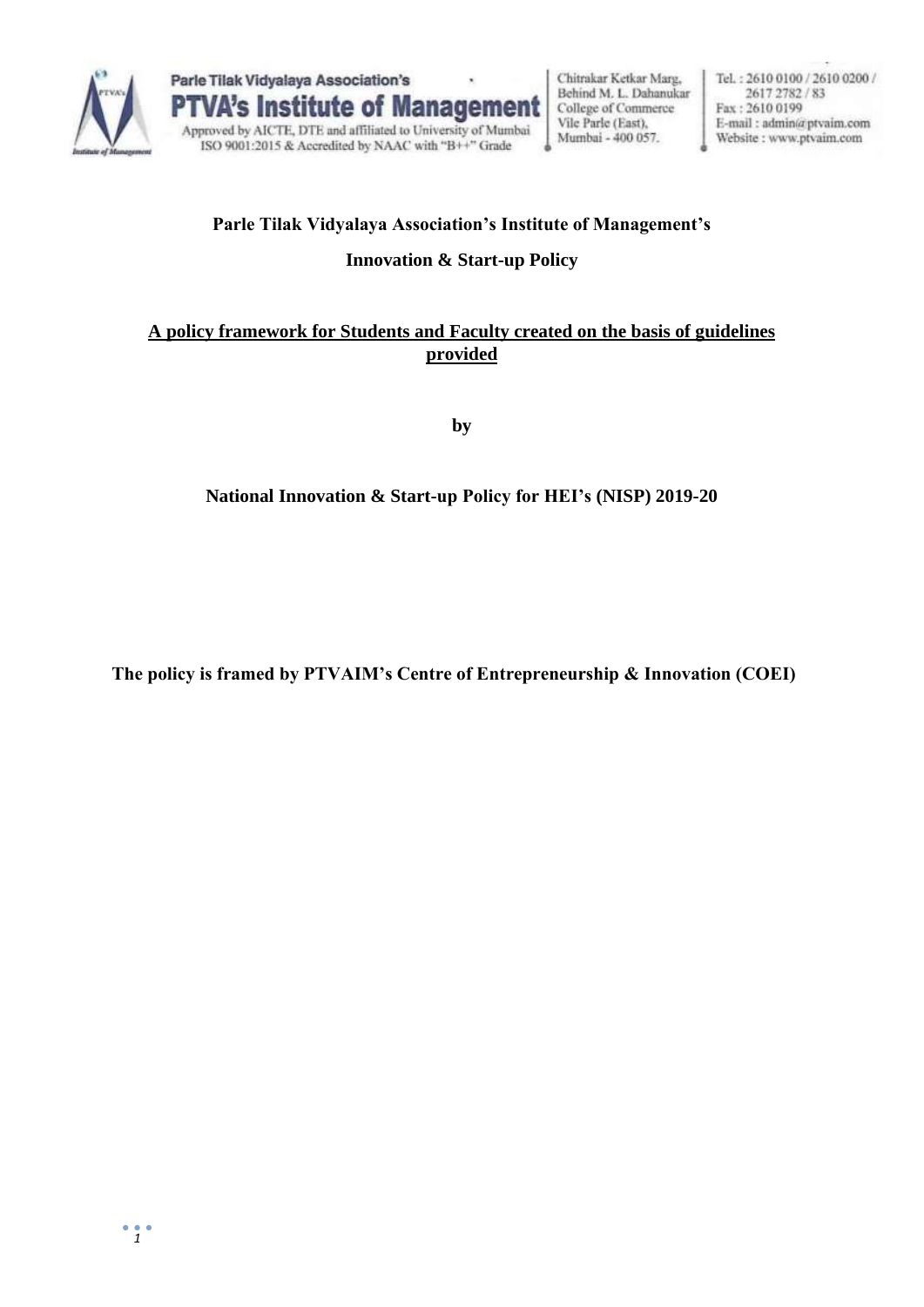

**Parle Tilak Vidvalava Association's** VA's Institute of Management Approved by AICTE, DTE and affiliated to University of Mumbai ISO 9001:2015 & Accredited by NAAC with "B++" Grade

Chitrakar Ketkar Marg, Behind M. L. Dahanukar College of Commerce Vile Parle (East). Mumbai - 400 057.

Tel.: 2610 0100 / 2610 0200 / 2617 2782 / 83 Fax: 2610 0199 E-mail: admin@ptvaim.com Website : www.ptvaim.com

#### **1.1 Preamble:**

India is in the process of building a strong start-up eco-system that nourishes young innovative minds and builds start-up culture among them. India needs a greater number of 'job creators' to make its economy - a flourishing one. A major role is played not only by households and larger society but also by Indian educational campuses where building entrepreneurial culture is concerned. Country's start-up eco-system will thrive if each educational campus of the country builds its own innovation and start-up eco-system that gives wider scope to young innovative minds. Research and innovations of students and faculty need to get support from their own educational campuses, where research can become applicable and innovative projects would get a chance to thrive commercially. In short, each educational campus should put two options in front of young students - one of being an innovative 'job seeker' and another of being a smart 'job creator'.

National Innovation and Start-up Policy for Higher Educational Institutes 2019-20 gives an opportunity to each educational organization to build a much-needed innovation and start-up eco-system for its youth and give its valuable contribution to nation building activity.

#### **1.2 Need for Innovation & Start-up Policy at PTVA's Institute of Management**

PTVAIM is a management institute established by Parle Tilak Vidyalaya Association, a hundred-year-old organization imparting quality and value-based education with a strong belief of providing empowerment through education. PTVA trains a huge pool of over 25 thousand young minds through its five schools, three undergraduate and postgraduate colleges and one management institute that trains youth to manage business effectively – be it an enterprise of someone else or their own. The trust and all its schools and colleges have readily and successfully adopted new trends and contributed to enhancement of social-wellbeing. Starting a student-based incubation center named as PTVAIM's Centre of Entrepreneurship & Innovation (COEI) in the year 2018 was one of its innovative ventures. Since 2018, COEI has provided entrepreneurial training, physical as well as intellectual infrastructure to student startups and continues to do a wide array of entrepreneurial promotional activities for young students of all PTVA's schools – colleges as well as students & faculty of colleges outside PTVA. Success mantra of COEI is the collective vision and strong bond that the trust has built among all its organizations. PTVAIM has established and runs COEI with the help of PTVA, COEI gives access and specially curates activities for all PTVA students and in return is receiving active participation from all PTVA schools and colleges. This strong partnership and collaborative nature provide perfect ground for PTVA to build its own Innovation and Start-up Eco-system by providing lots of special provisions and facilities for all innovation and start-up projects of its students and faculty on the basis of guidelines provided by National Innovation & Start-up Policy (NISP 2019-20). These facilities and concessions will allow students and faculty to pursue innovative projects & start-up ideas along with pursuing higher education and/or developing job readiness.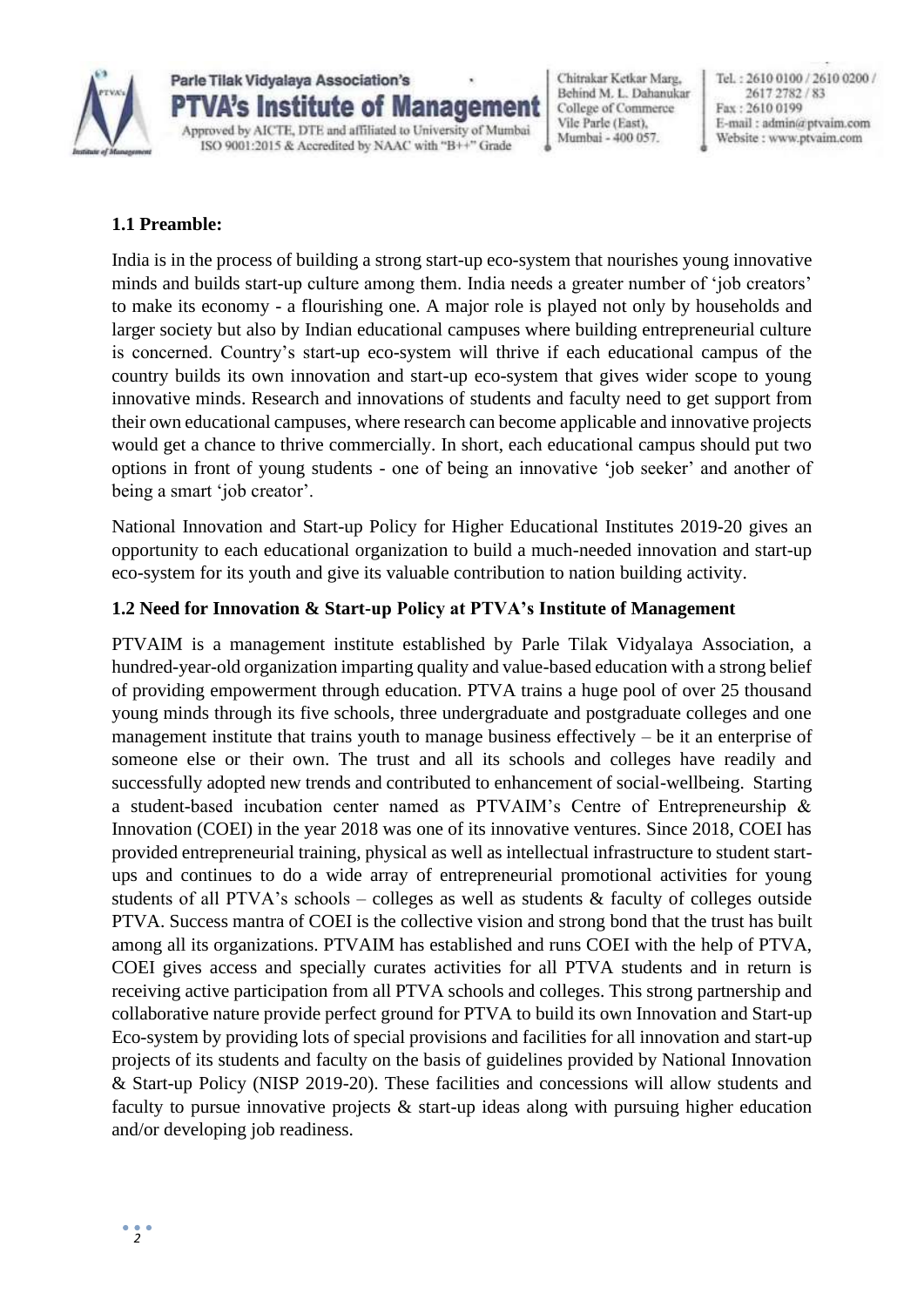

Chitrakar Ketkar Marg, Behind M. L. Dahanukar College of Commerce Vile Parle (East). Mumbai - 400 057.

Tel.: 2610 0100 / 2610 0200 / 2617 2782 / 83 Fax: 2610 0199 E-mail: admin@ptvaim.com Website : www.ptvaim.com

### **1.3 Policy Objectives**

- To create a strong innovation and start-up eco-system at PTVA for students as well as faculty associated with PTVA
- To extend access of entrepreneurial activities to other educational organizations
- To provide customized entrepreneurial training to rural youth and become one of the effective change facilitators of society

#### **1.4 Proposed PTVA's Start-up Eco-system**

Following flow chart explains the structure of proposed system –



The proposed system is actually an extension of system that is followed by all educational organizations under PTVA, where all entrepreneurial promotional activities organized by PTVAIM's COEI are supported by all its sister concerns and students as well as faculty of all colleges get equal access to COEI's pre-incubation and incubation facilities. This successful system will simply be upgraded further where better connect will be established between COEI, E-cells of all PTVA higher educational institutes, principals and other staff members of PTVA schools, E-cells of other colleges as well as NGOs like LSF ( Learning Space Foundation) who aspire to get engaged into entrepreneurial training for rural youth.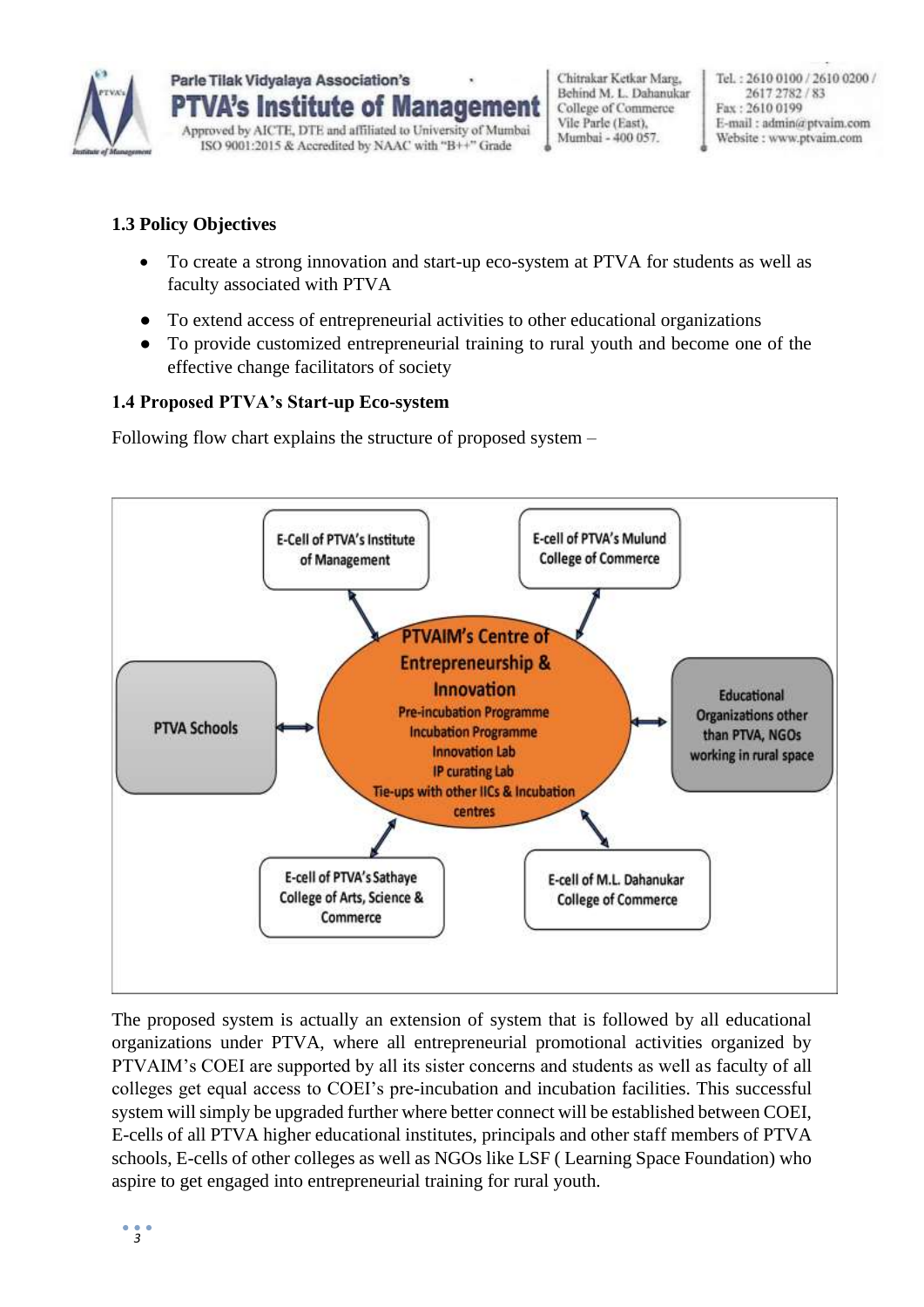

**Parle Tilak Vidvalava Association's** VA's Institute of Management Approved by AICTE, DTE and affiliated to University of Mumbai ISO 9001:2015 & Accredited by NAAC with "B++" Grade

Chitrakar Ketkar Marg, Behind M. L. Dahanukar College of Commerce Vile Parle (East). Mumbai - 400 057.

Tel.: 2610 0100 / 2610 0200 / 2617 2782 / 83 Fax: 2610 0199 E-mail: admin@ptvaim.com Website : www.ptvaim.com

PTVAIM has already created an entrepreneurship promotional pathway by establishing Institutional Innovation Council (IIC) under the aegis of the Ministry of Education's Innovation council (MIC). PTVAIM's IIC is formed by students & teacher representatives of all its sister concerns and industry experts. Thus, IIC calendar becomes the guiding force behind all college's E cell activities. Under the eco-system each college E-cell will be run by its own students and faculty' group for which COEI will keep giving support throughout the year. Activities undertaken by e-cell will be in a logical flow from ideation, motivational sessions by entrepreneurs, training of making basic business plan, intra-college ideation competition etc. which further can be taken by COEI at a higher level in the form of its flagship programme Wings2Vision – the training-based business plan competition, pre-incubation, incubation programme as well as investor's fair. PTVA school activities will be done by COEI in association with deputed staff of each school to start with and in the later stage with tinkering labs at schools. In case of colleges outside PTVA and NGOs, partnership will take place between COEI and other organizations by signing MOUs and COEI will provide access to entrepreneurial activities, business plan competitions, pre-incubation and incubation programme.

PTVAIM will make its own Innovation and Start-up Policy in three phases over the period of three to five years. Accordingly, PTVAIM's sister concerns too will make their E-cell policies on the guidelines provided by NISP over the period of time and provide required concessions and facilities to its students and faculty.

#### **1.5 PTVAIM's Innovation & Start-up Policy Framework**

The policy will be developed in three phases over the period of next three to five years from 2021-22 to 2025-26.

The following policy provisions are phase I provisions implemented for the academic year 2021-22

#### 1.5.1 Strategies and Governance

Entrepreneurial promotional activities as well as activities related to pre-incubation, incubation programme, IPR will be decided and monitored by PTVAIM's Centre of Entrepreneurship & Innovation (COEI) under the leadership of Dean -COEI.

Entrepreneurial promotional activities will be run under the umbrella of PTVAIM's Institutional Innovation council (IIC) as per IIC calendar given by Ministry of Education's Innovation Council (MIC). IIC activities will be governed by Dean COEI and implemented by IIC council

Annually a certain amount will be kept aside in order to conduct entrepreneurial activities. The amount to be kept aside annually will be decided by the parent trust PTVA.

Entrepreneurship promotional activities will not be limited to faculty and students of PTVAIM, but will be extended to all sister concerns of PTVAIM, other non -PTVA colleges as well as rural youth of Maharashtra.

 $\ddot{\phantom{0}}_4$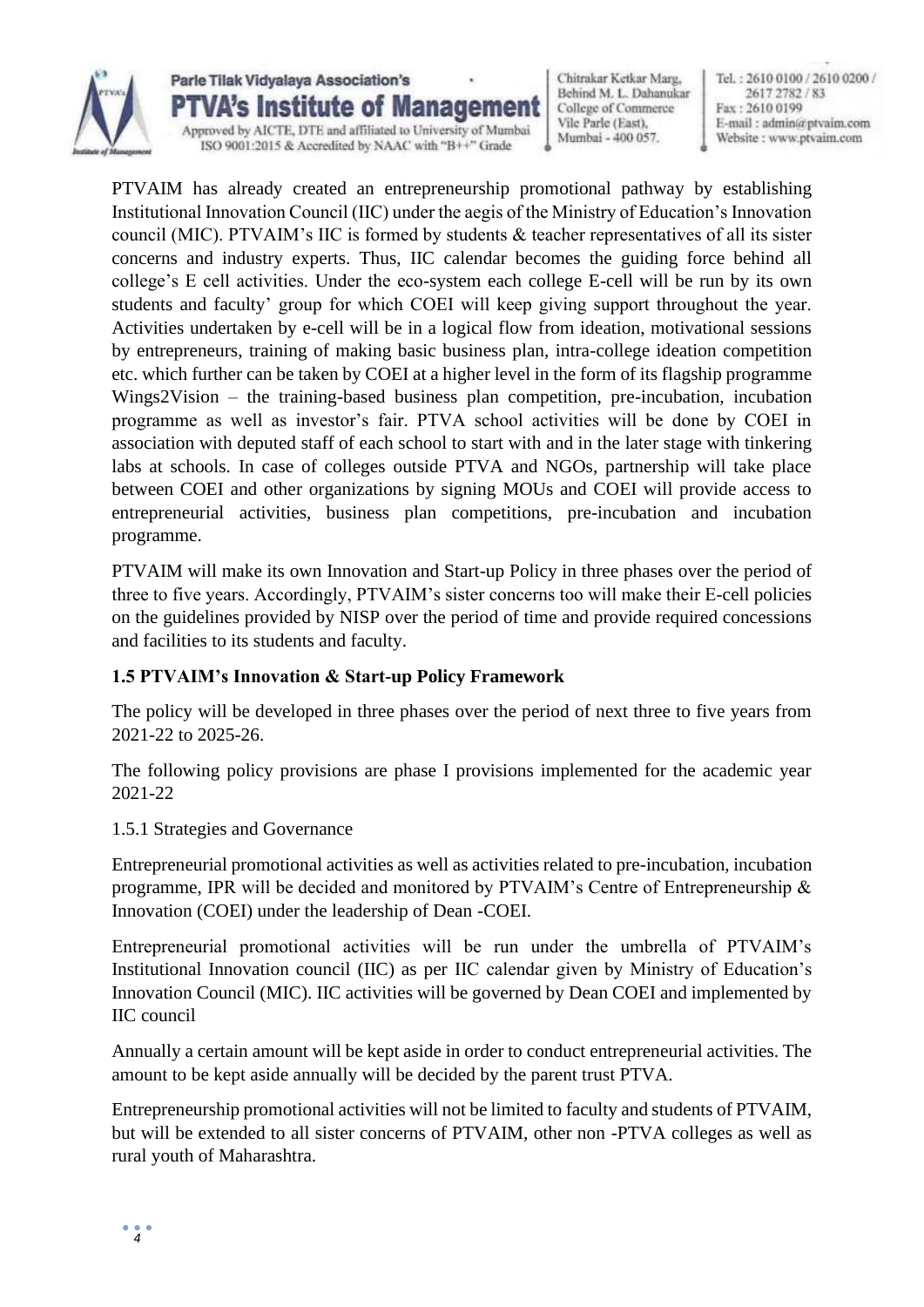

**Parle Tilak Vidvalava Association's** VA's Institute of Management Approved by AICTE, DTE and affiliated to University of Mumbai ISO 9001:2015 & Accredited by NAAC with "B++" Grade

Chitrakar Ketkar Marg, Behind M. L. Dahanukar College of Commerce Vile Parle (East). Mumbai - 400 057.

Tel.: 2610 0100 / 2610 0200 / 2617 2782 / 83 Fax: 2610 0199 E-mail: admin@ptvaim.com Website : www.ptvaim.com

COEI's Performance indicators will be decided by the NISP implementation committee and annually performance of COEI will be evaluated.

#### 1.5.2 Infrastructure

Pre-incubation as well as incubation facilities in the form of physical infrastructure as well hand holding by industry mentors, innovation labs, IPR curating facilities will be provided by the institute through COEI.

Access to the facilities will be given to all students and faculty already involved in entrepreneurial activities. Virtual incubation facilities will also be provided to students and faculty. In an event of limited physical infrastructure (such as work stations), preference will be given to student start-ups and then to faculty's start-ups.

#### 1.5.3 Nurturing Innovations and start-ups

Orientation sessions regarding the significance of pursuing innovative projects and start-up ideas and available facilities will be given to all undergraduate and postgraduate students of PTVA `as well as COEI's partner colleges.

Attendance concession (up to 25 to 30%) will be given to students. Any attendance concession over and above this shall be given as per university guidelines.

Entrepreneurial activities as well as pre-incubation and incubation programmes will be made available not just for students but also for faculty.

COEI will design and run various short term certificate courses for students as well as faculty like Basic Entrepreneurial Development Programme, Advanced Entrepreneurship Development Programme & Faculty Development Programme.

Institute will apply and start a full time, incubation center-based MBA programme in Innovation, Entrepreneurship and Venture Development over the period of two to three years.

#### 1.5.4 Product Ownership

In case any kind of IP is generated by students-faculty' teams, with the help of COEI's IPR curating lab, The IP will be shared by student/teacher team and either COEI or PTVA. The ratio of IP sharing shall vary from case to case. 50% of COEI's / PTVA's share will be credited to the college to which the team belongs on the basis of internal agreement between the two. The validity of such credit sharing shall be confirmed case to case and be factored in as contribution of incubation centre and higher education institute under PTVA for accreditation process.

In case of non PTVA student/teacher teams and alumni, the IP will be shared as per ratio determined between COEI and the team in question.

COEI will just facilitate counselling related to IPR

The policy will be subject to changes and phase wise modifications which will be made to it over the period of time. All progress done with respect to provisions in the policy and newer

*5*